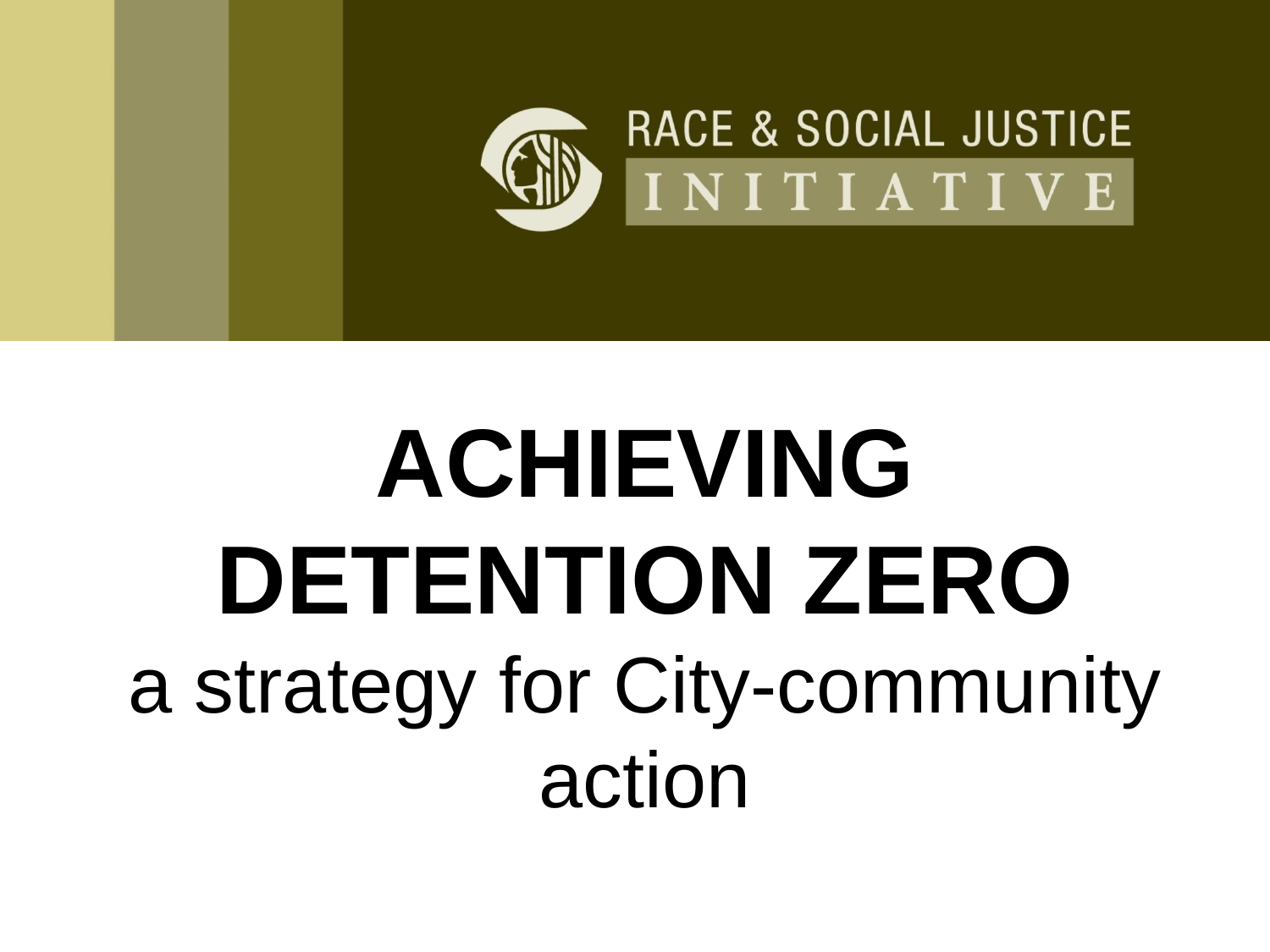

"We need to admit that what we're doing doesn't work, and is making the problem worse while costing billions of dollars and ruining thousands of lives."

- Patrick McCarthy, President and CEO, Annie E. Casey Fdn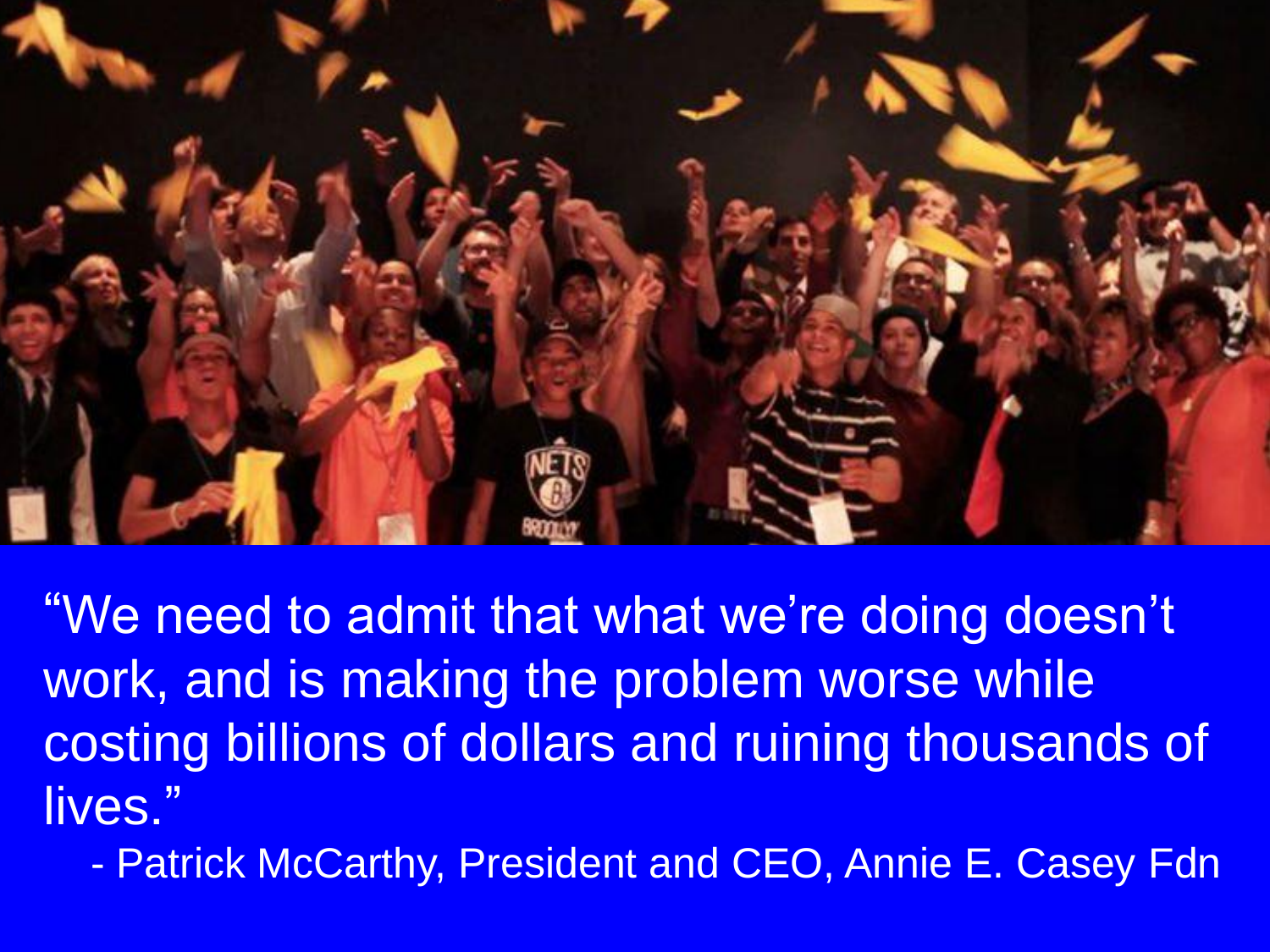## RESOLUTION 31614

Directs OCR to develop:

- An Action Plan for the City to work toward zero use of youth detention.
- A report that outlines a structural strategy for engaging stakeholders in the Action Plan:
	- $\checkmark$  "Law enforcement, community members, antiracist community-based agencies, and partner agencies."
	- $\checkmark$  Seattle Public Schools, King County Juvenile Justice Equity Steering Committee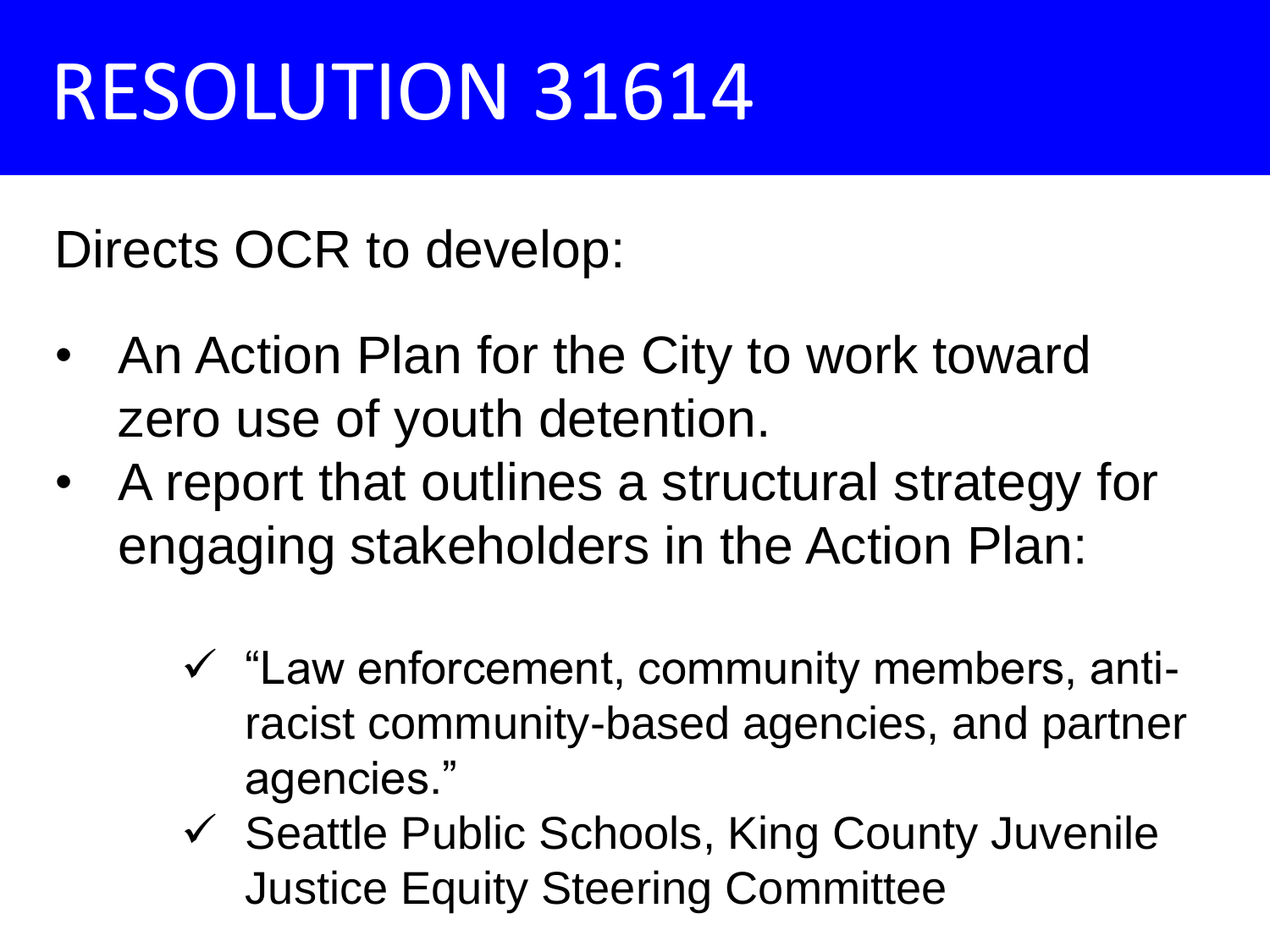## RESOLUTION 31614

Directs City Council to pursue policies based on OCR's 2015 Racial Equity Analysis of the King County CFJC:

- Eliminate need to detain or incarcerate youth.
- Eliminate racial inequities in arrest rates, detention, sentencing, prison population.
- Center communities of color and other youth facing oppression in the provision, creation, and use of community-based alternatives.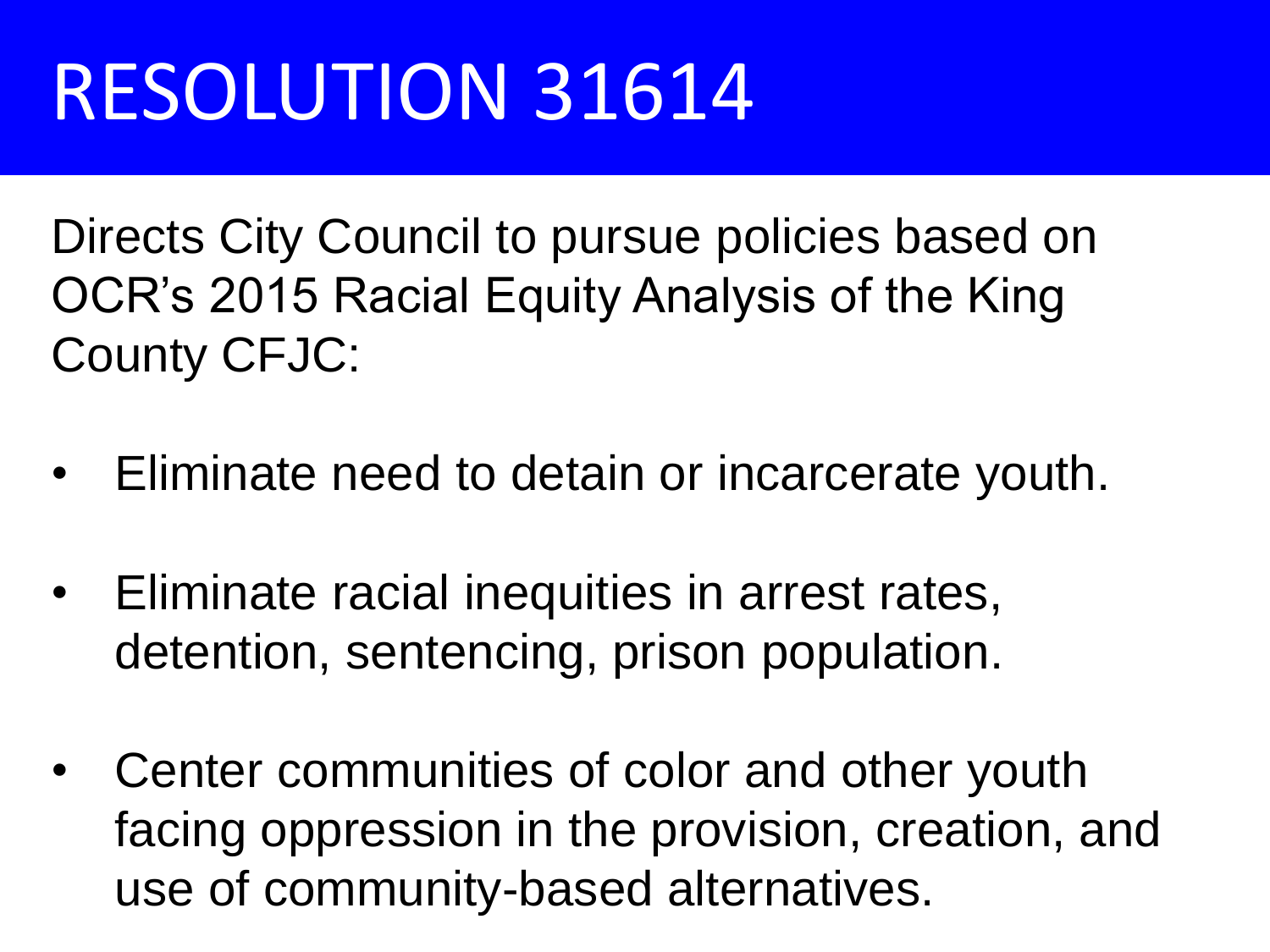## ROLE OF COMMUNITY

Honoring and maintaining leadership by those most impacted:

> Community groups, led by African American youth and families, who have organized for racial equity in the school-toprison pipeline and the passing of Resolution 31614

*"A targeted universal strategy is inclusive of the needs of both dominant and marginalized groups, but pays particular attention to the situation of the marginalized group."*  -- john a. powell (*Racing to Justice*, 2012, p.24*)*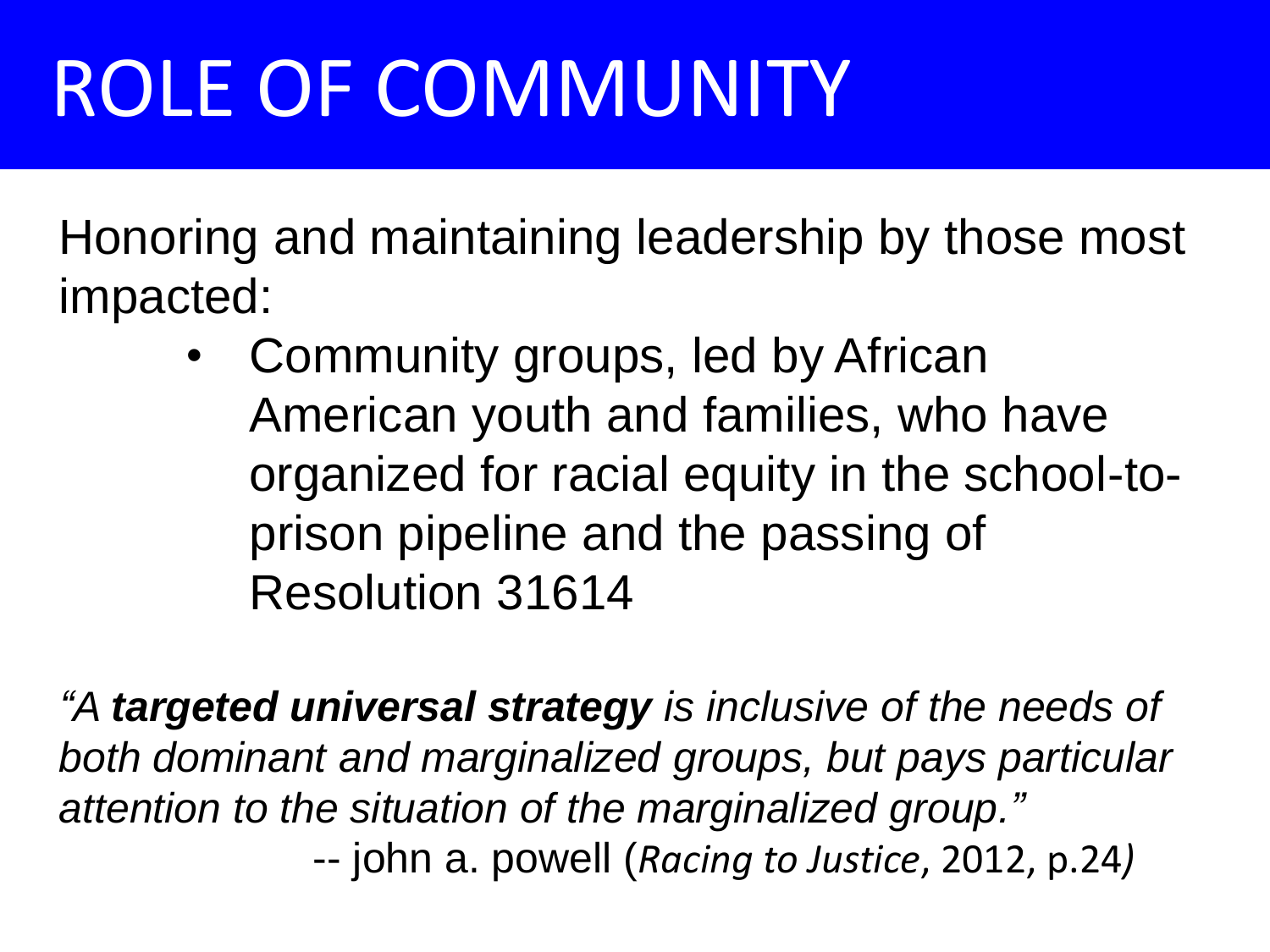## CULTIVATION MODEL

- Build relationships via open, regular communications.
- Listen to, receive and consider feedback.
- Provide opportunities for City leaders, other decision makers to understand benefits of solutions proposed by those most impacted.
- Strive for accountability to community leadership and direction; communicate conflicts and challenges.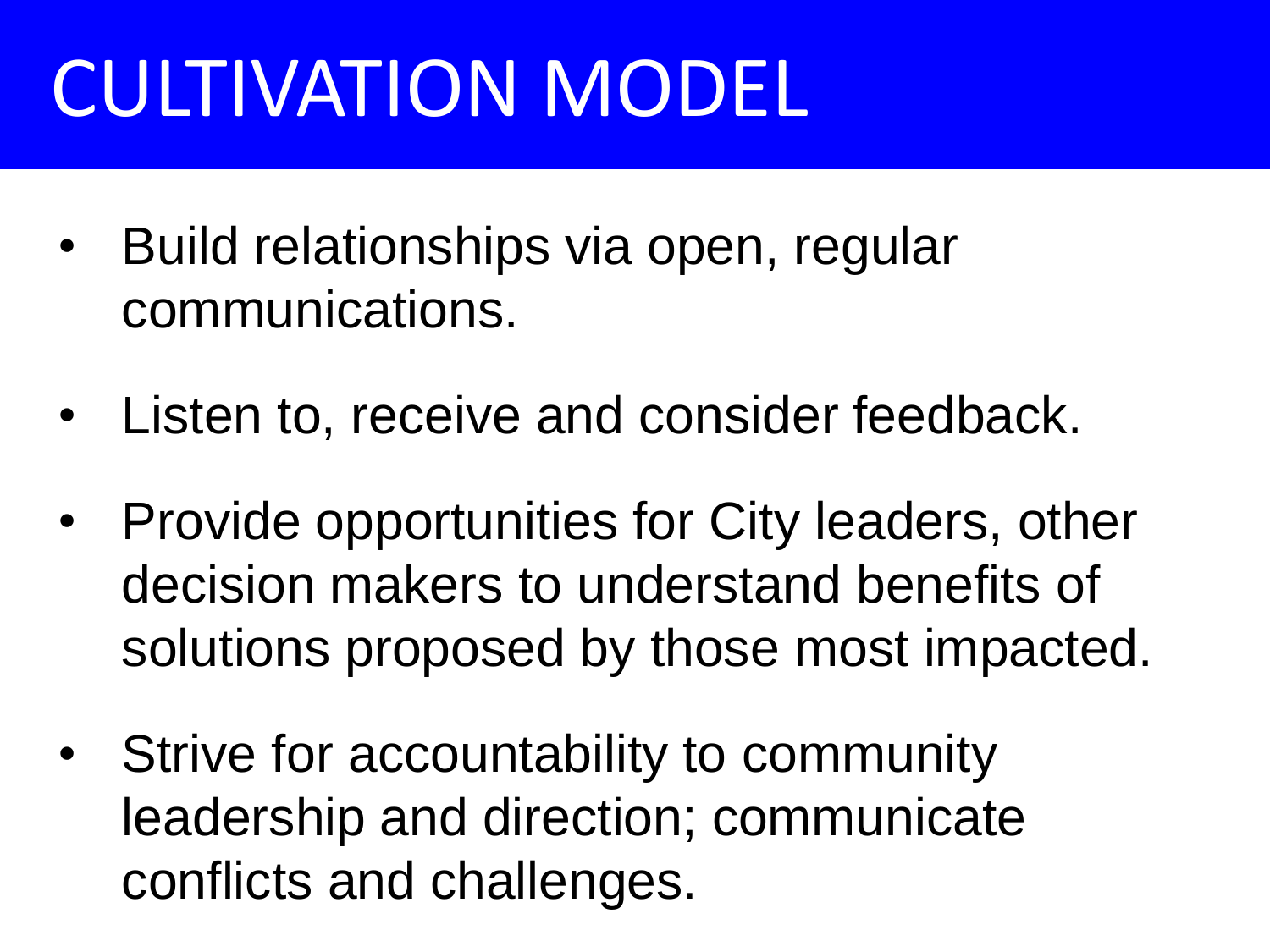#### PATHWAYS OF ENGAGEMENT

- Ongoing relationship building through planned meetings and attendance at community-led meetings and events.
- Capacity building for City leaders and staff to understand and strengthen our roles as government re: community members and groups organizing for racial equity.
- Joint capacity building opportunities (e.g. Fall 2015 restorative justice trainings).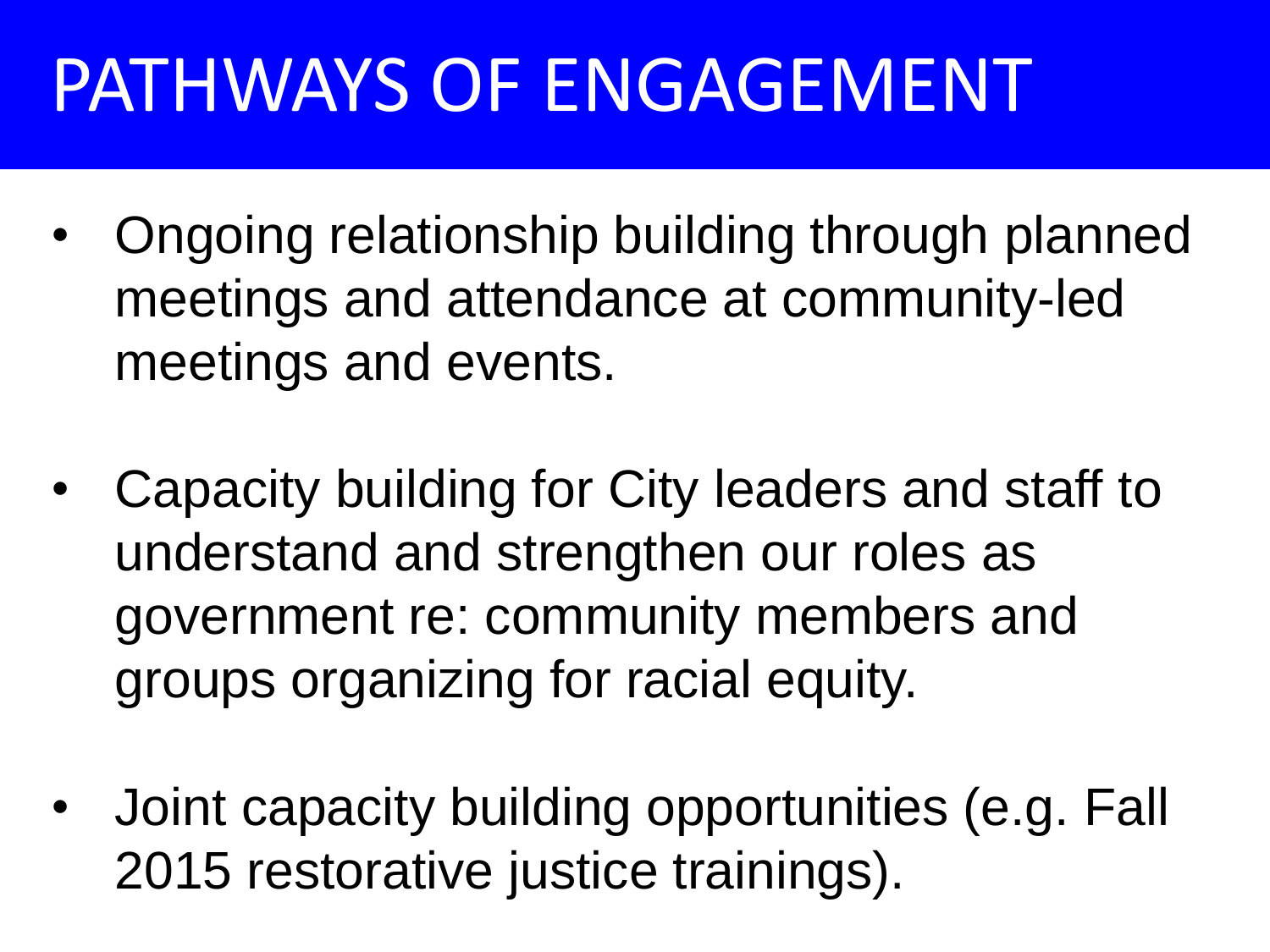#### **CRIMINAL JUSTICE EQUITY TEAM**

#### **COMMUNITY**

GROUPS USING A RACIAL EQUITY APPROACH TO ADDRESS THE SCHOOL-TO-PRISON PIPELINE

**GUIDING DEPT** 

**OCR** 

**MO** 

**COUNCIL** 

**LEAD DEPTS** SPD, LAW, HSD, **OPI** 

KING COUNTY. **SEA PUBLIC** SCHOOLS, **OTHER INSTITUTIONS & JURISDICTIONS** 

STAFF FROM LEAD & INFORMING DEPTS: SPD, LAW, HSD, DEEL, FIRE, PARKS, OAC, OIRA, CPC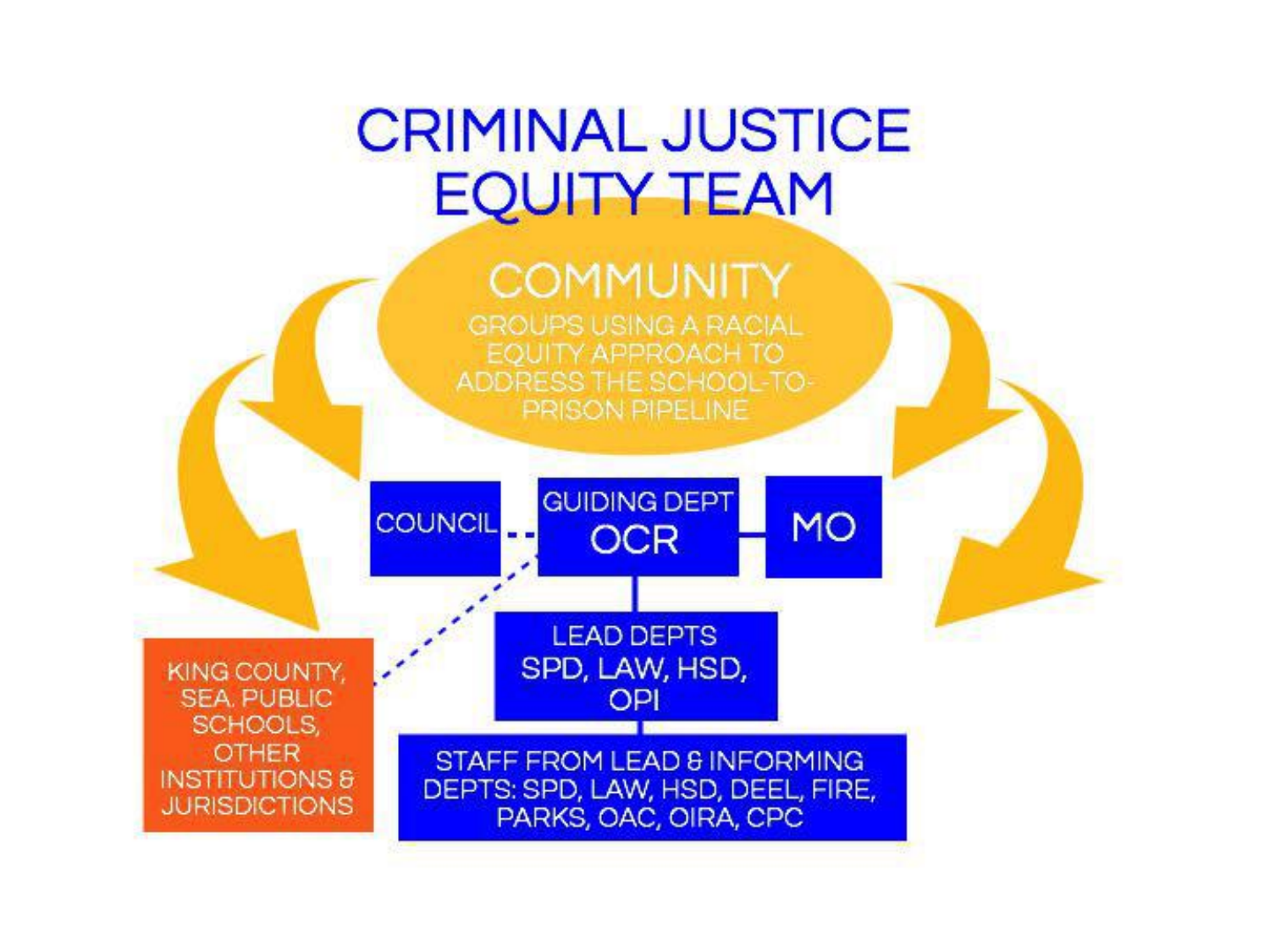#### GUIDING DEPARTMENT: OCR

- OCR Director Patricia Lally:
	- $\checkmark$  Provides oversight and reports to Mayor, Council and community
- Strategic Advisor:
	- Coordinates Team functions, including mechanisms for community accountability and engagement
	- $\checkmark$  Ensures deliverables are met, align with efforts by community and other institutions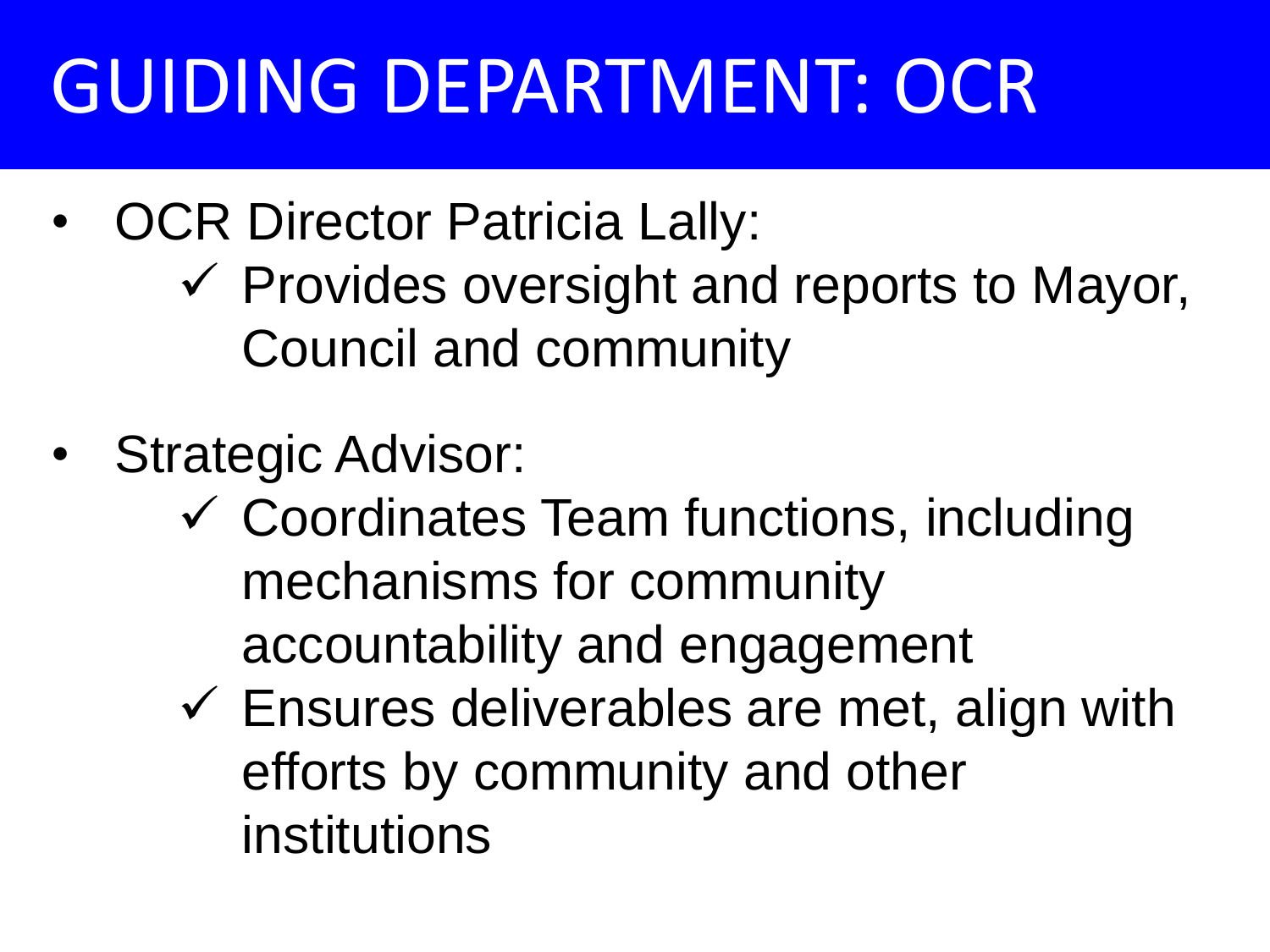#### LEAD DEPARTMENTS

- SPD: Carmen Best, Deputy Chief, SPD
- City Attorney: Darby DuComb, Deputy City Attorney
- HSD: Tiffany Washington, Youth and Family Empowerment Division Director
- OPI: David Mendoza, Senior Policy Advisor
	- $\checkmark$  Help to identify, build relationships with anti-racist community members most impacted.
	- $\checkmark$  Strategize and support Action Plan implementation across all City departments, with other institutions and jurisdictions.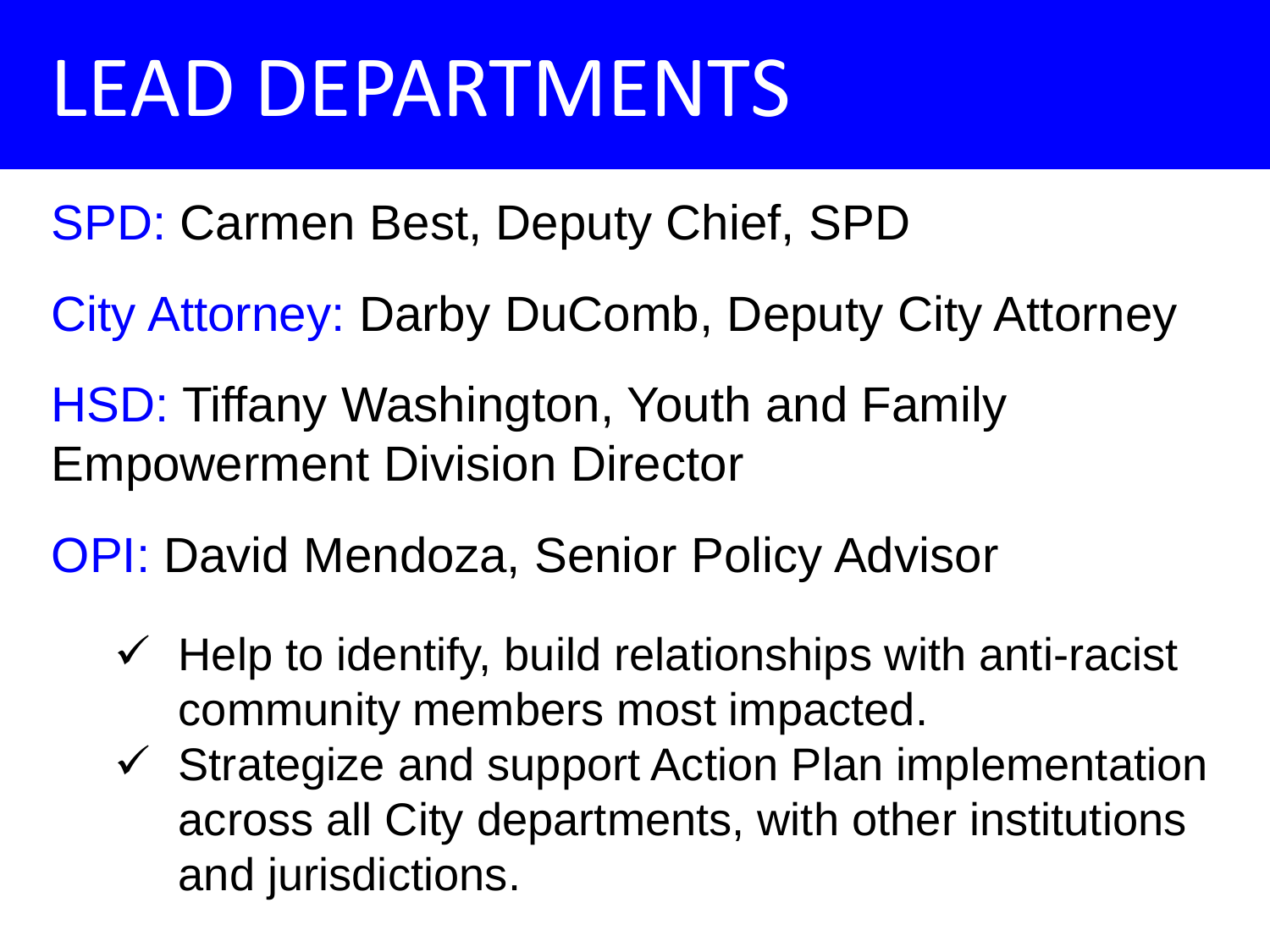### INFORMING DEPARTMENTS

- $\checkmark$  Provide input on Equity Team work.
- Coordinate department's contributions to Action Plan development and implementation.

ARTS DEEL FIRE **OIRA** PARKS CPC Staff from Lead Departments: SPD, City Attorney's Office, HSD, OPI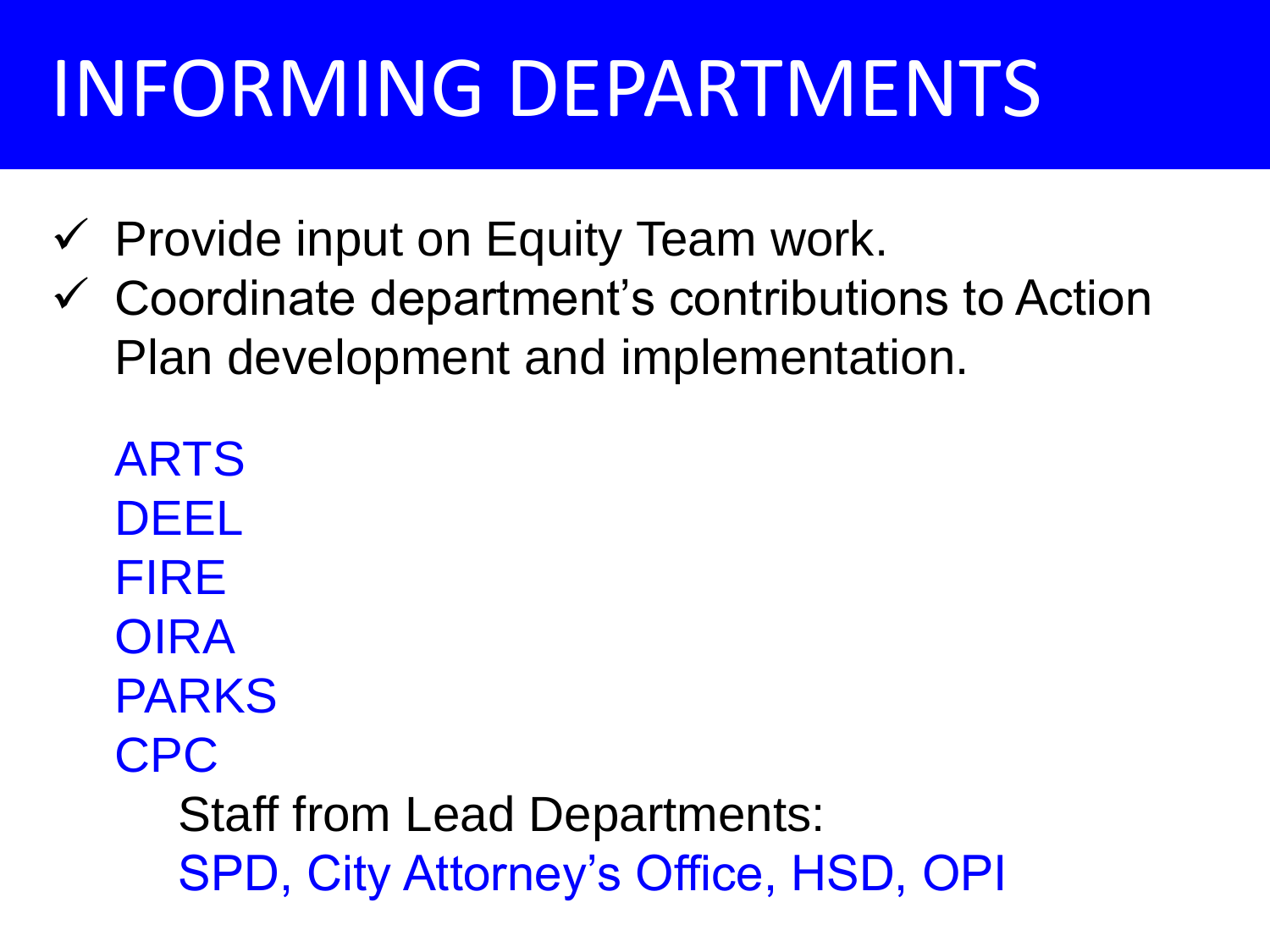#### EQUITY TEAM PROCESS

Grounded in principles of racial equity/anti-racism:

- $\checkmark$  Understanding racism and being accountable to those it most impacts
- $\checkmark$  Learning from history
- $\checkmark$  Understanding the roles of gatekeepers
- $\checkmark$  Continuously reflecting
- $\checkmark$  Honoring the different roles of people of color and white people, community and government, in eliminating racism and building racial equity
- $\checkmark$  Developing racial equity leadership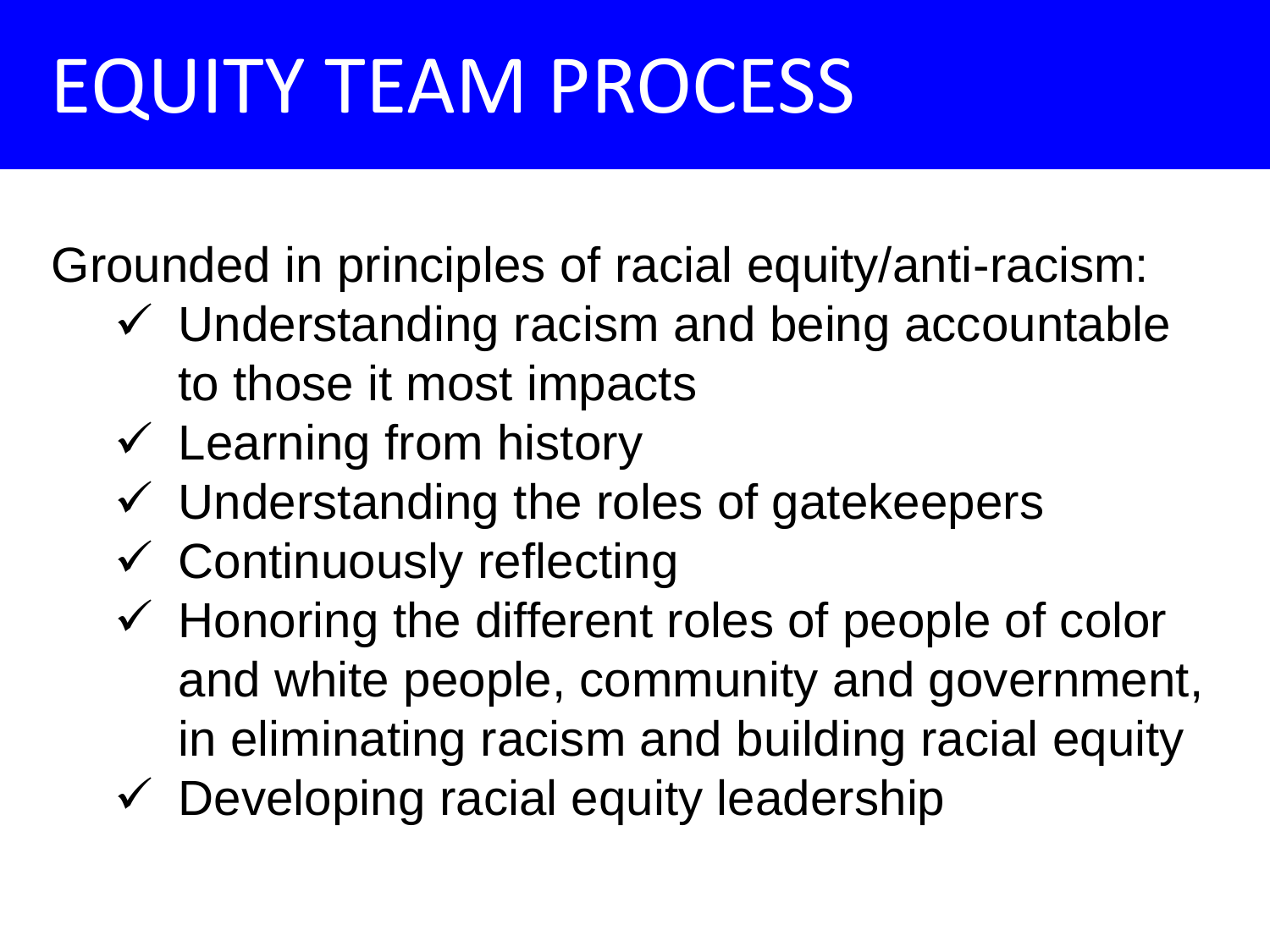## PHASE I: Jan – April 2016

Participants confirmed; capacity building begins:

- Racial equity strategy and leadership  $\checkmark$  Why the City Leads with a Racial Equity Lens
	-
	- $\checkmark$  Basic Anti-Racism Training for Change Agents (BART)
	- $\checkmark$  Equitable community engagement
- Racism and the school-to-prison pipeline
	- $\checkmark$  Anti-racist, community-based movement leading to Seattle Detention Zero Resolution and ongoing
	- $\checkmark$  OCR Racial Equity Analysis of the CFJC
	- $\checkmark$  Local juvenile justice system basics; local, state and national policy trends and opportunities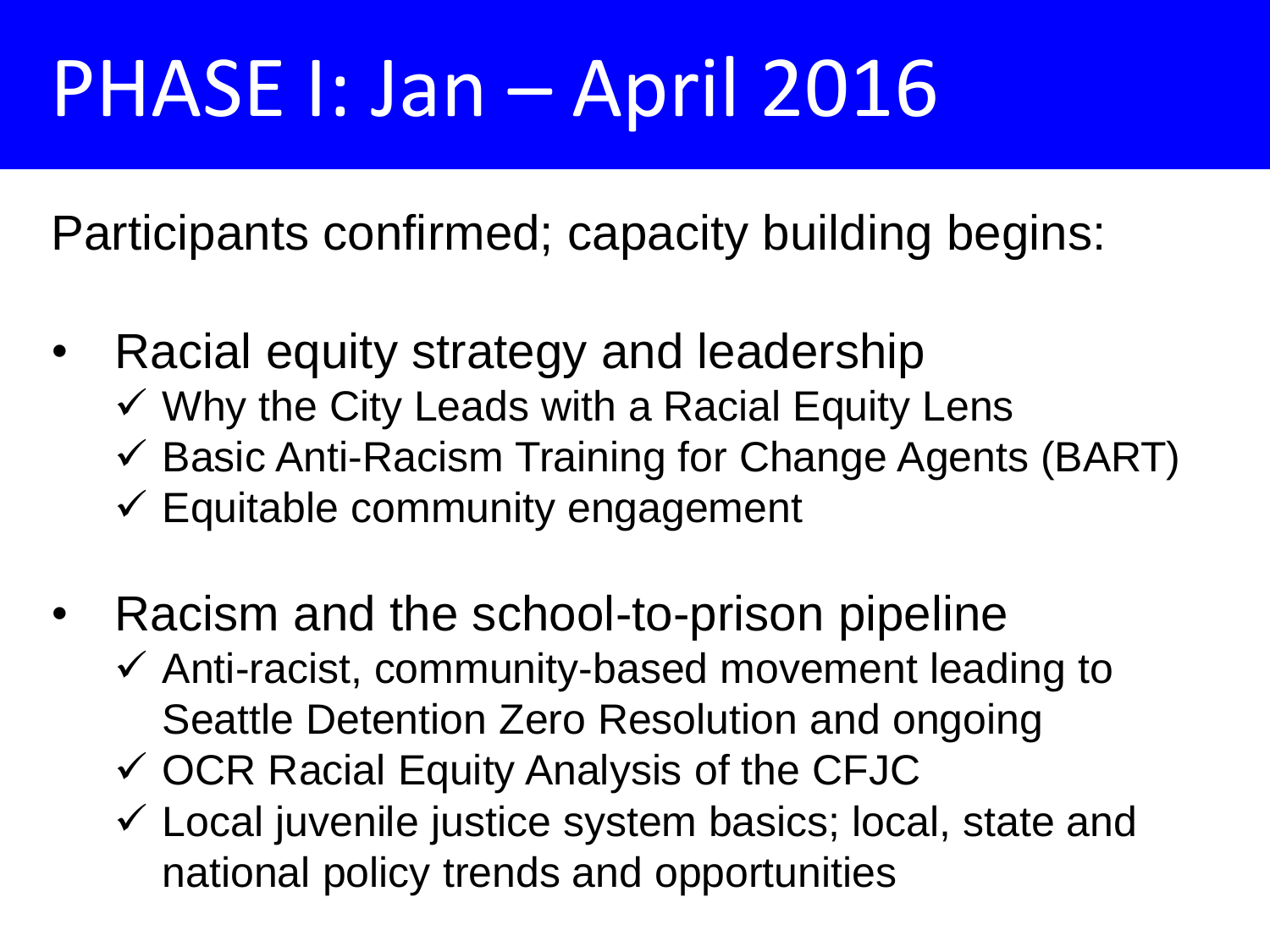#### ACTION PLANNING

Identify concrete steps that City Departments can take to reduce reliance on detention and punitive practices in City policies, programs and practices. Opportunities include:

- Restorative justice in school and JJ system, grounded in racial equity
- Replacing youth arrest with direct connection to services
- Youth homelessness prevention, support
- Mental illness and drug dependency funding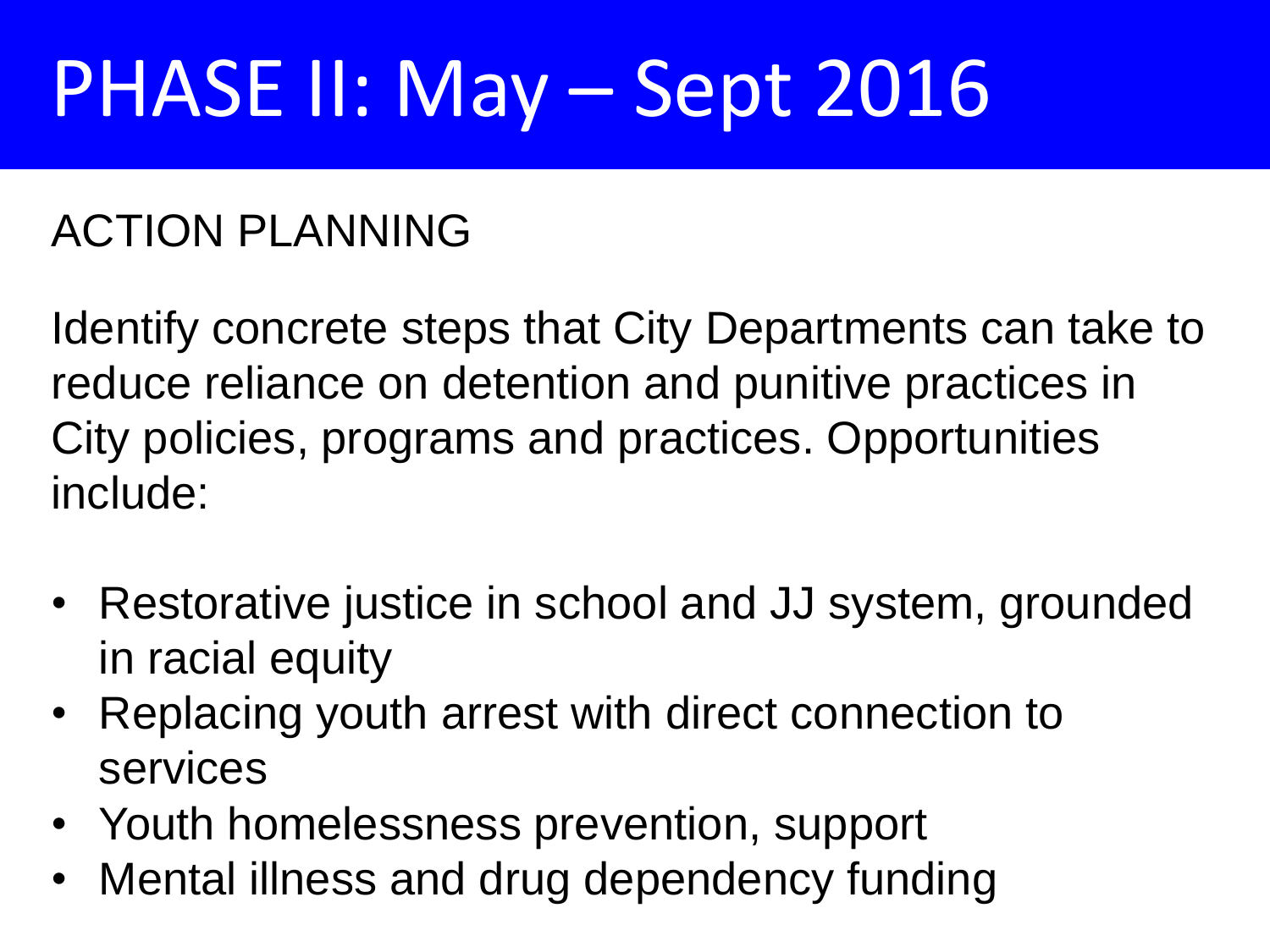#### ACTION PLANNING continued

Develop coordinated strategy for City investment in community-centered alternatives to discipline and punishment; grounded in racial equity; center most impacted.

- Social Justice Fund partnership (\$600,000 for community-led alternatives to detention).
- The Mayor's Youth Opportunity Initiative (e.g. Family Intervention Restorative Services Center).
- Families and Education Levy investments to remedy racial inequities in education.
- HSD alternatives for juvenile justice (formerly SYVPI)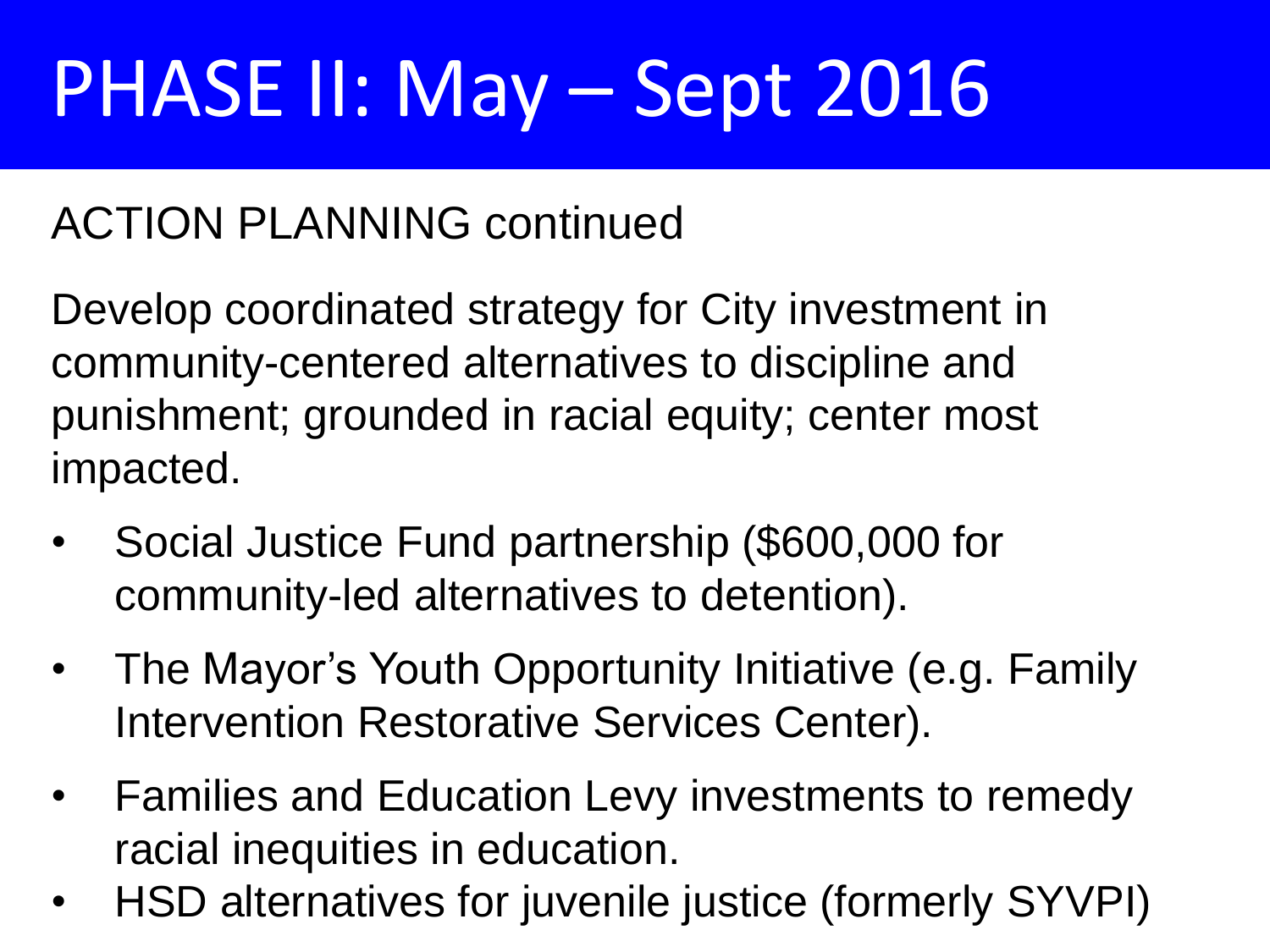#### ACTION PLANNING continued

Develop a plan for ongoing partnership, during implementation, with communities most negatively impacted by institutional and structural racism.

• OCR is working in relationship with community groups, led by African American youth and families, who have been organizing to pass Resolution 31614 and create alternatives to detention.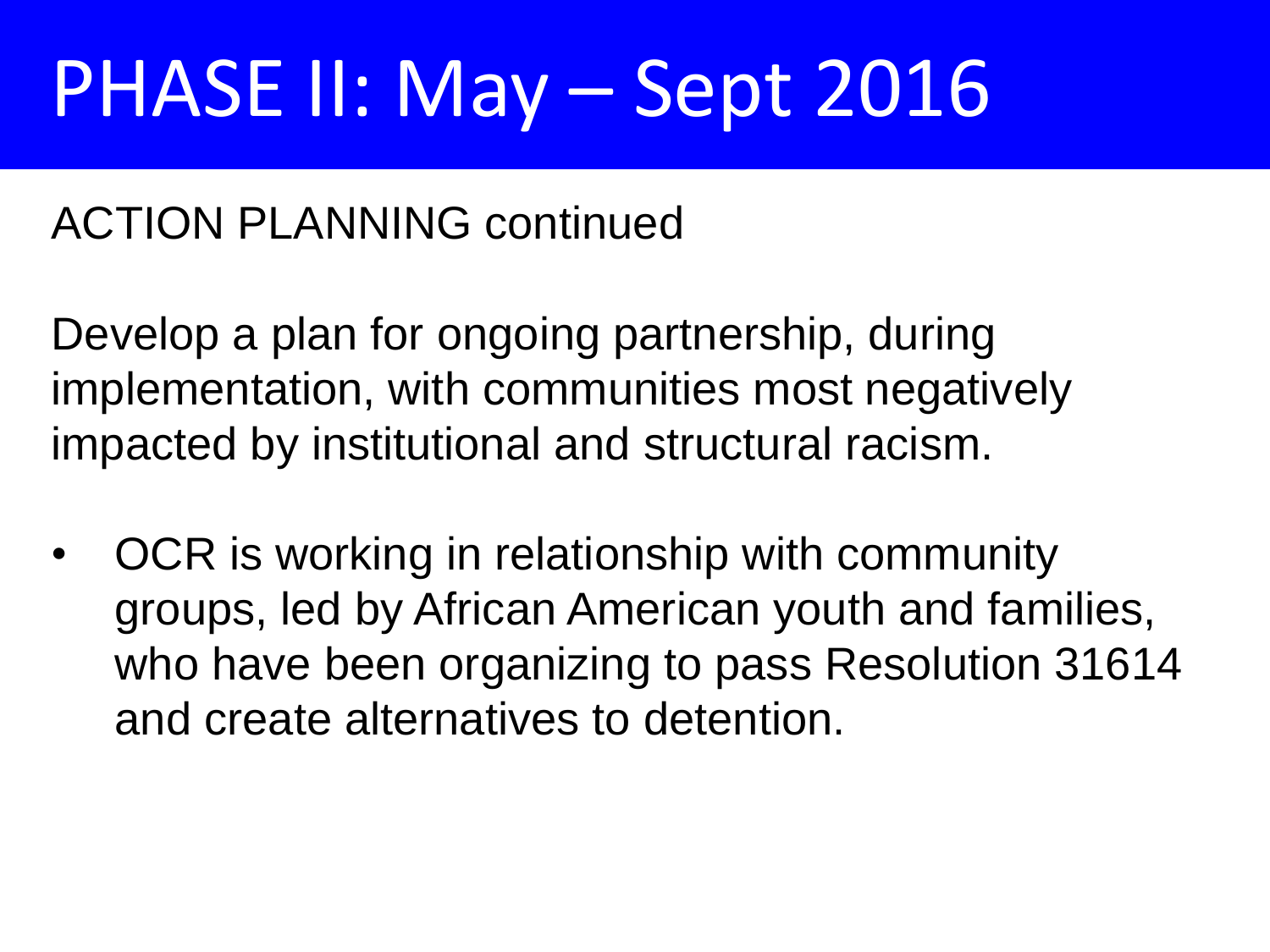#### ACTION PLANNING continued

Develop a plan for monitoring and evaluation on progress toward City goals, including performance measures and a proposal for accountability to communities most negatively impacted by institutional and structural racism.

- Council intends to allocate resources to fund "evaluation of progress toward the zero-detention vision."
- Racial equity will be a guiding factor in performance measure design and process.